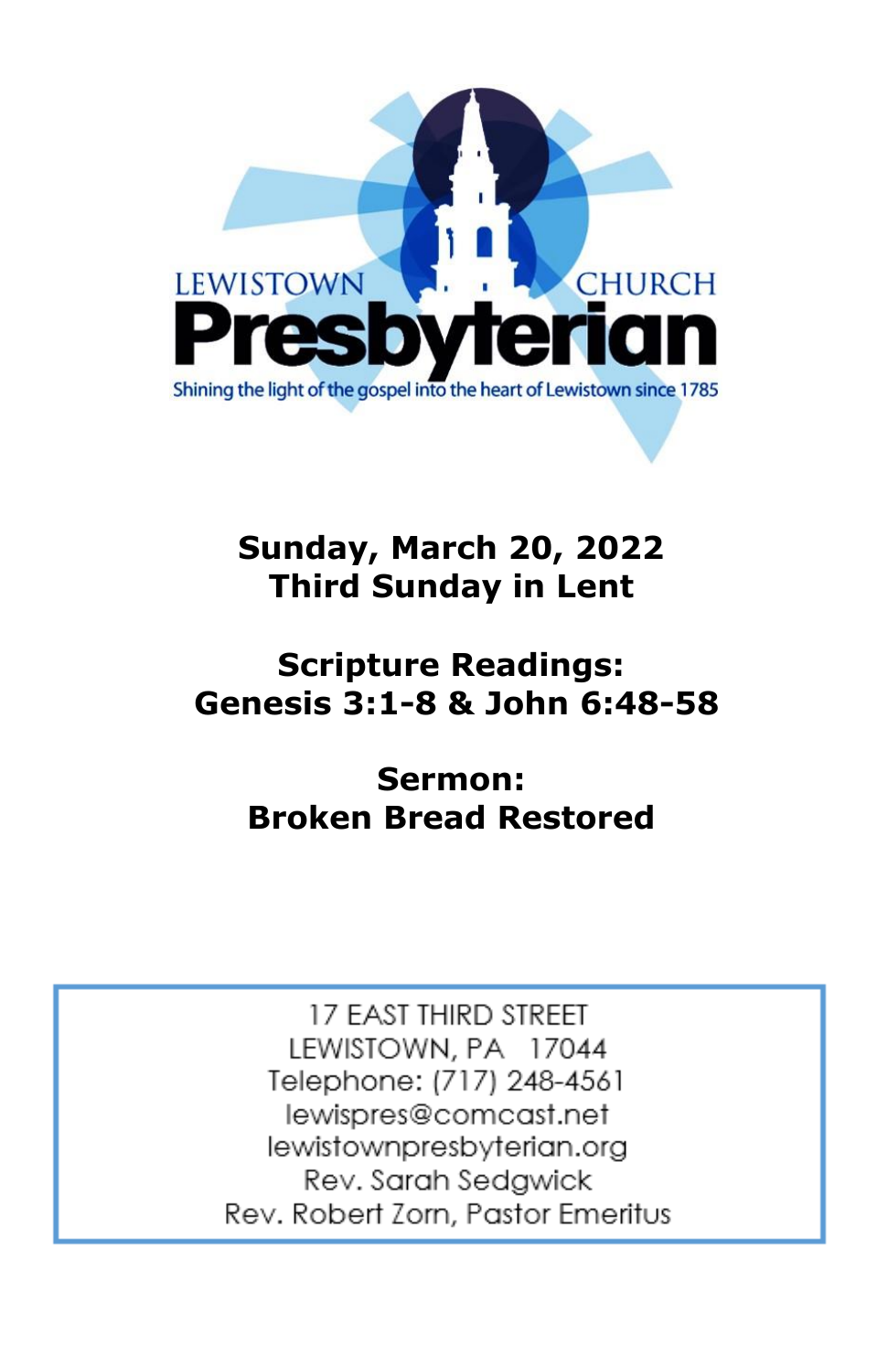# **LEWISTOWN PRESBYTERIAN CHURCH**

Shining the light of the gospel into the heart of Lewistown since 1785

| <b>Prelude</b> | Lord Jesus Christ Be Present Now | Walther |
|----------------|----------------------------------|---------|
|                | Sheep May Safely Graze           | Bach    |

### **Welcome and Announcements**

The grace of our Lord Jesus Christ be with you all! **And also with you!**

### **Call to Worship**

- Leader: God created us to be dependent and needy beings. We enter life helpless with no choice but to rely on others to provide for all our needs – and through those others, God provides our needs.
- **All: Humans shall not live by bread alone, but by every word that comes from the mouth of God.**
- Leader: Even as adults, our dependence and neediness continues. We must eat and drink every day. We need shelter and clothing, and we need a community and a purpose, and all of these needs God provides.
- **All: Though God faithfully keeps his promise to provide, our daily needs have a way of distracting us and mastering us. Material things grow large and demand our attention, and we lose perspective.**
- Leader: There is more to life than the pursuit of bread, and we pause to reorder our thinking and our lives.
- **All: We rejoice and offer our praise that God gives daily bread and his life-giving Word.**

**Hymn** I Sing the Mighty Power of God

### **Call to Confession**

We so easily misuse what God gives: blessings become obsessions, gifts become vices, and provisions become causes for temptation and sin. So we confess together our problems with daily bread and our struggle with life's material needs.

Please join with me in the reading of the Prayer of Confession, followed by a time of silent confession.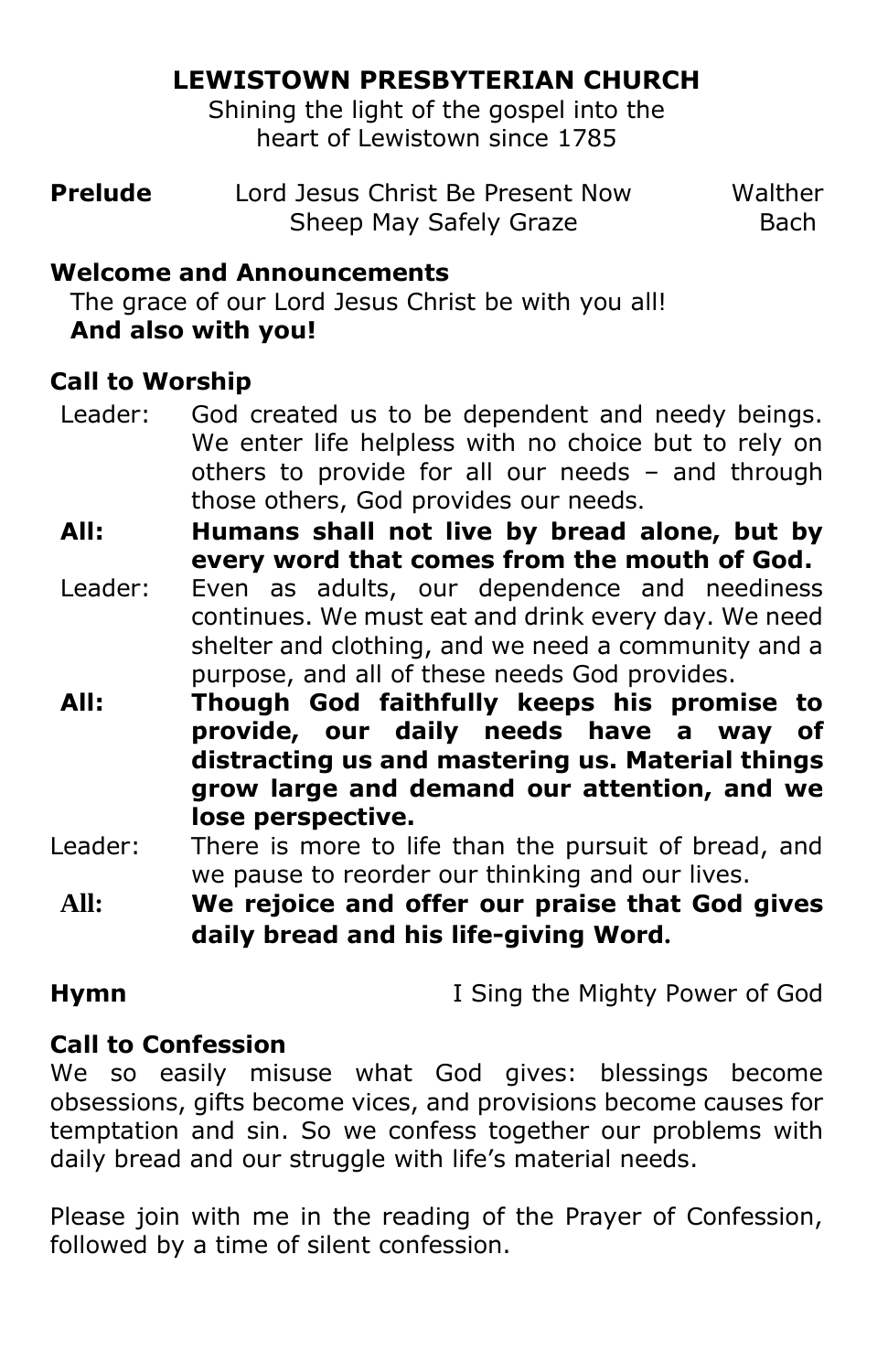### **Prayer of Confession**

**Lord, you shower us each day with all we need to sustain this life. Our material blessings are beyond number, and most of them we have simply come to expect and so hardly notice. Forgive us for being complacent about your abundant giving. Forgive us for turning your good gifts into causes for sin as we worry about keeping what we have, and getting what we don't have. Forgive us for abusing what we do have with our selfishness, our lack of self-control, and our greed. Forgive us for making a mess of your good gift of daily bread.** *(Silent confession)* Leader: Amen.

### **Declaration of Pardon**

Leader: God is the giver of all good gifts. He gives rich gifts of material treasures, and far more importantly, he gives the gift of forgiveness when we fail rightly to use what he gives us. Receive the wonderful word from his own mouth. Forgiven!

# **All: We are forgiven for every failure. Amen!**

**Chancel Choir Just As I Am** Bradbury/Carter

### **Children's Chat** Maryann Haines

*Kid Zone meets right after our Children's Chat: 2-3 yrs. old (Preschool classroom; PreK – Grade 5 (Third Floor)*

### **Prayer of Illumination**

O God, by the power of your Holy Spirit, may this word be to us a rich feast, satisfying the soul. Then with our mouths, we will praise you; and with our lives, we will bless you, our Eternal Hope. Amen.

**Scripture Readings Genesis 3:1-8 & John 6:48-58** 

**Sermon Broken Bread Restored** 

**Hymn of Praise** My Life is in You, Lord

**Affirmation of Faith Romans 8: 1, 28, 38, 39** 

**We believe there is no condemnation for those who are in Christ Jesus; for we know that all things work together for good for those who love God, who are called according to God's purpose. We are convinced that neither death, nor life, nor angels, nor rulers, nor things present, nor things**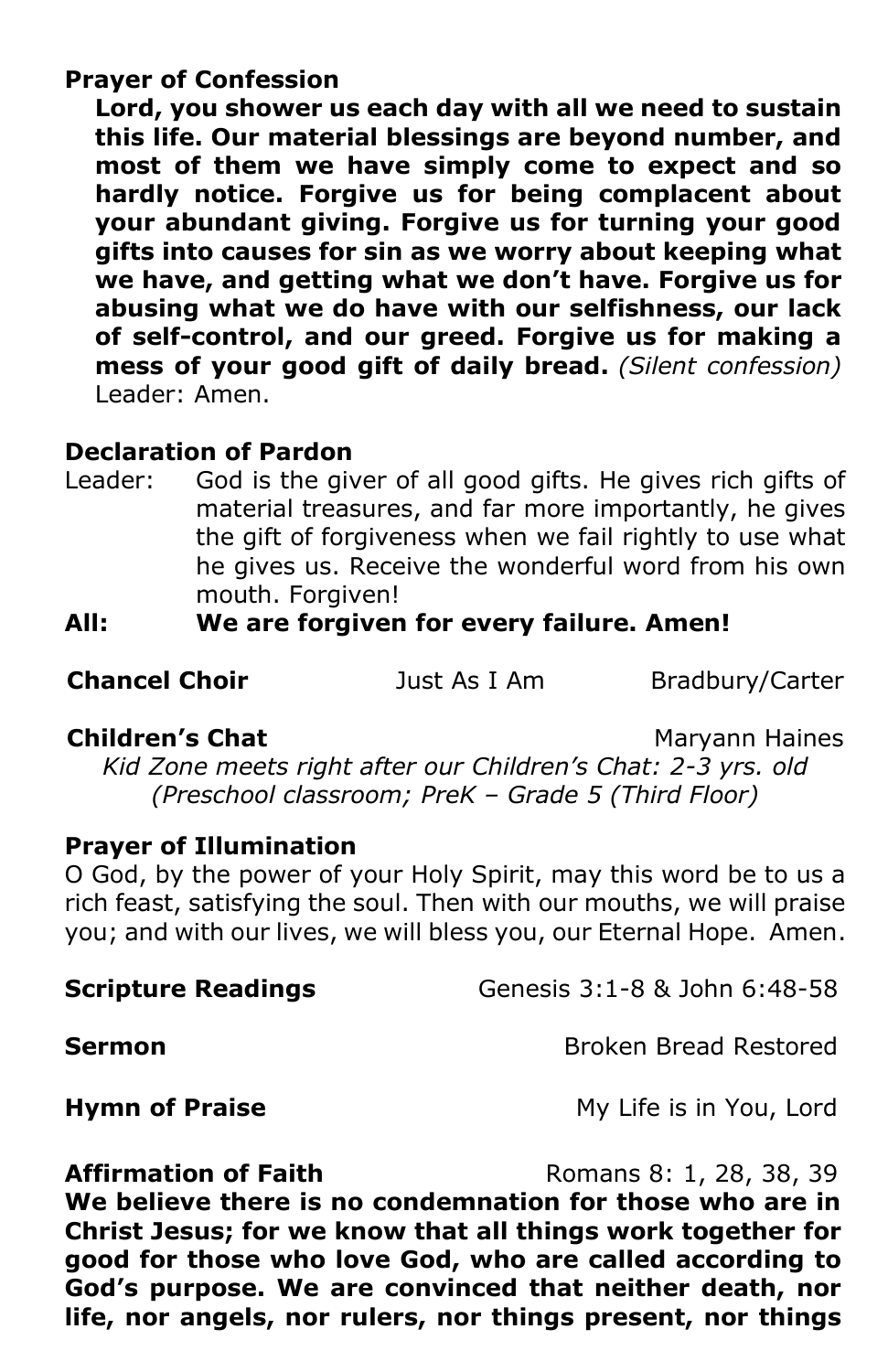**to come, nor powers, nor height, nor depth, nor anything else in all creation, will be able to separate us from the love of God in Christ Jesus our Lord. Amen.**

### **Prayers of the People and The Lord's Prayer**

**Our Father, who art in heaven, hallowed be thy name. Thy kingdom come, thy will be done, on earth as it is in heaven. Give us this day our daily bread; and forgive us our debts as we forgive our debtors; Lead us not into temptation, but deliver us from evil. For thine is the kingdom and the power and the glory forever. Amen.**

### **The Collection of Tithes and Offerings**

Invitation: Children of God, we often spend our money on that which is not true bread, and labor toward things that will never satisfy. In our offering, we give to things that are of God: bread for the hungry, good news for those who are oppressed, the ministries of the church that welcome strangers and sons and daughters alike. Let us bring before God a portion of all that God has so freely given to us.

Offertory Day by Day Nendall

Doxology: **Praise God, from whom all blessings flow; praise him all creatures here below; praise him above, ye heavenly host; praise Father, Son, and Holy Ghost. Amen.**

Prayer of Dedication: O God, by these gifts we now share, may others know of your providence and care. Send us – not only our offerings, but our very selves – to console and comfort, to lift up and reach out, to listen and sit beside your children everywhere at the one Table you have set; through Jesus Christ our Lord. Amen.

**Hymn** Just as I Am, Without One Plea

# **Closing Blessing**

All you need has been given to you by your Creator, Redeemer, and Sustainer: Father, Son, and Holy Spirit. Go forward and use what he has given to accomplish what he wills. Go in his purpose and his peace. Amen.

### **Congregational Response** Glory be to the Father

**Postlude O Lord We Praise Thee** Scheidemann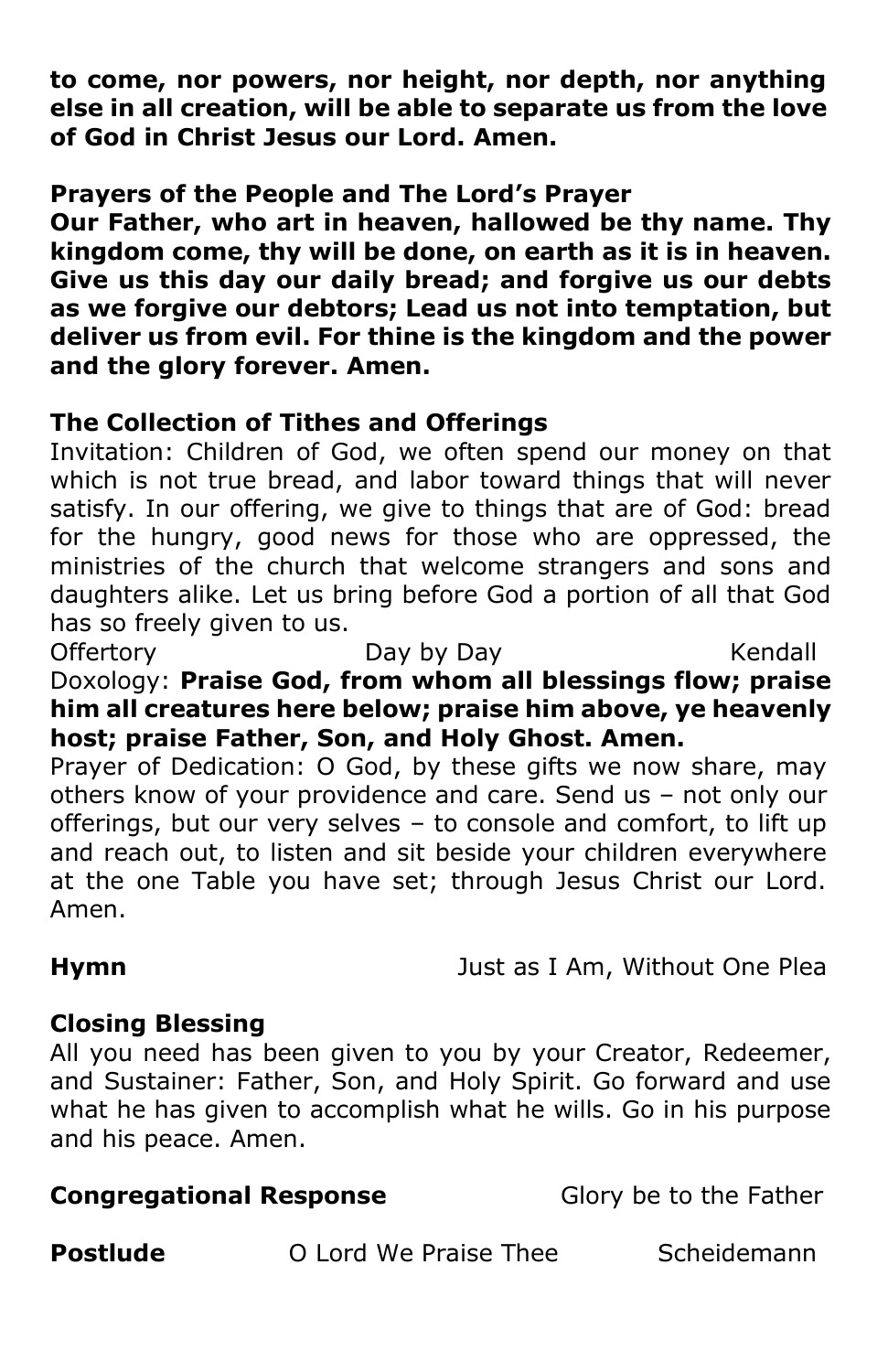# **SERVING IN WORSHIP**

**Accompanist:** Ryan Ditmer **Chancel Choir Director:** Doug Garner **Worship Assistant:** Ruth Fisher **Next Week:** Ginny Westover **Children's Chat:** Maryann Haines **Next Week:** Elaine Siddons

### **Giving Report as of 3/13/22**

| Weekly Need: \$2,923.08 |            | YTD Need:                 | \$35,153.88 |
|-------------------------|------------|---------------------------|-------------|
| Received                | \$2,350.00 | YTD Received: \$33,402.08 |             |



*Thank you to all who purchased t-shirts supporting Ukraine, designed by Zoe Finan. Your purchase provided much-needed donations to the International Rescue Committee, who is helping displaced families receive vital supplies during the war. So far \$700 has been raised with more donations still being processed. Zoe's online store will remain open and will support International Rescue Committee, Razom Ukraine, or International Red Cross.*

*https://www.bonfire.com/store/support-ukraine-2/*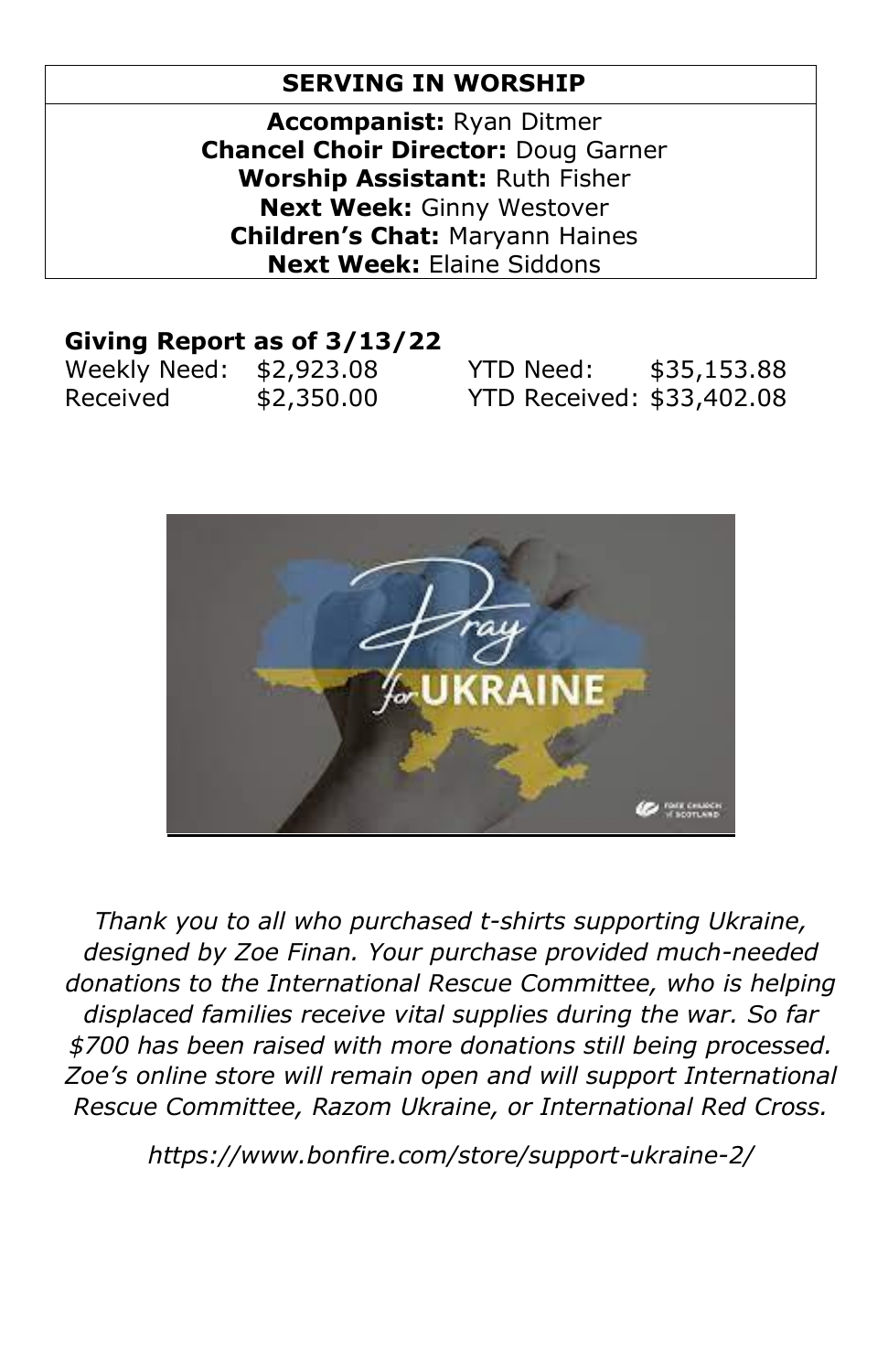# **ANNOUNCEMENTS**

**DEACON'S OFFERING:** The loose offering in the collection plate today is designated to the Deacon's fund.

**SUNDAY EVENINGS TOGETHER** You are invited to gather at the church tonight from 4 pm to 6 pm as we learn together through Lent. Children in pre-K through 5<sup>th</sup> Grade will meet on the 3<sup>rd</sup> floor for Lentin Kidz Klub. Adults will meet in the Baraca Room to watch and discuss "The Chosen." A simple soup supper will be served at 5:30 pm. The youth group will meet at the regular time of 6 pm on the 3rd floor.

**MINISTERIUM LENTEN WEEKLY WORSHIP** is held every Wednesday at 12 noon. This week, March 23, St. Mark's Episcopal will host. March 30 – Sacred Heart, and April 6 – St. John's Lutheran. An outdoor Cross Walk will be hosted on Good Friday at 11 am, beginning at Sacred Heart.

**MARCH BLESSING BOX COLLECTION:** This month we invite you to bring in soup, toothpaste, and toothbrushes to fill the Blessing Box. Try to purchase pull tab soup. Any questions? Talk to Phyllis Palm who is coordinating the collection.

**USHERS ARE NEEDED!** The Worship and Music Team is working on a new schedule and duties so that we can have ushers to help welcome members and visitors at our worship service and begin the collection of our tithes and offerings. If you are willing to serve, please let Brian Blackwell know at 717-599-0348 or brianblackwell@gmail.com.

**The Synod of the Trinity** is joining forces with Presbyterian Disaster Assistance to help support the Presbyterian Church (U.S.A.)'s humanitarian response to the war in Ukraine. The Synod will match up to an additional \$24,000 from any congregation or presbytery in our region that donates through our Presbyterian Mission Exchange giving platform.

*The Session has designated the yellow Easter giving envelopes towards the Synod's Ukraine collection. Please prayerfully consider making a financial gift using the yellow envelopes from now till Easter Sunday, April 17.*